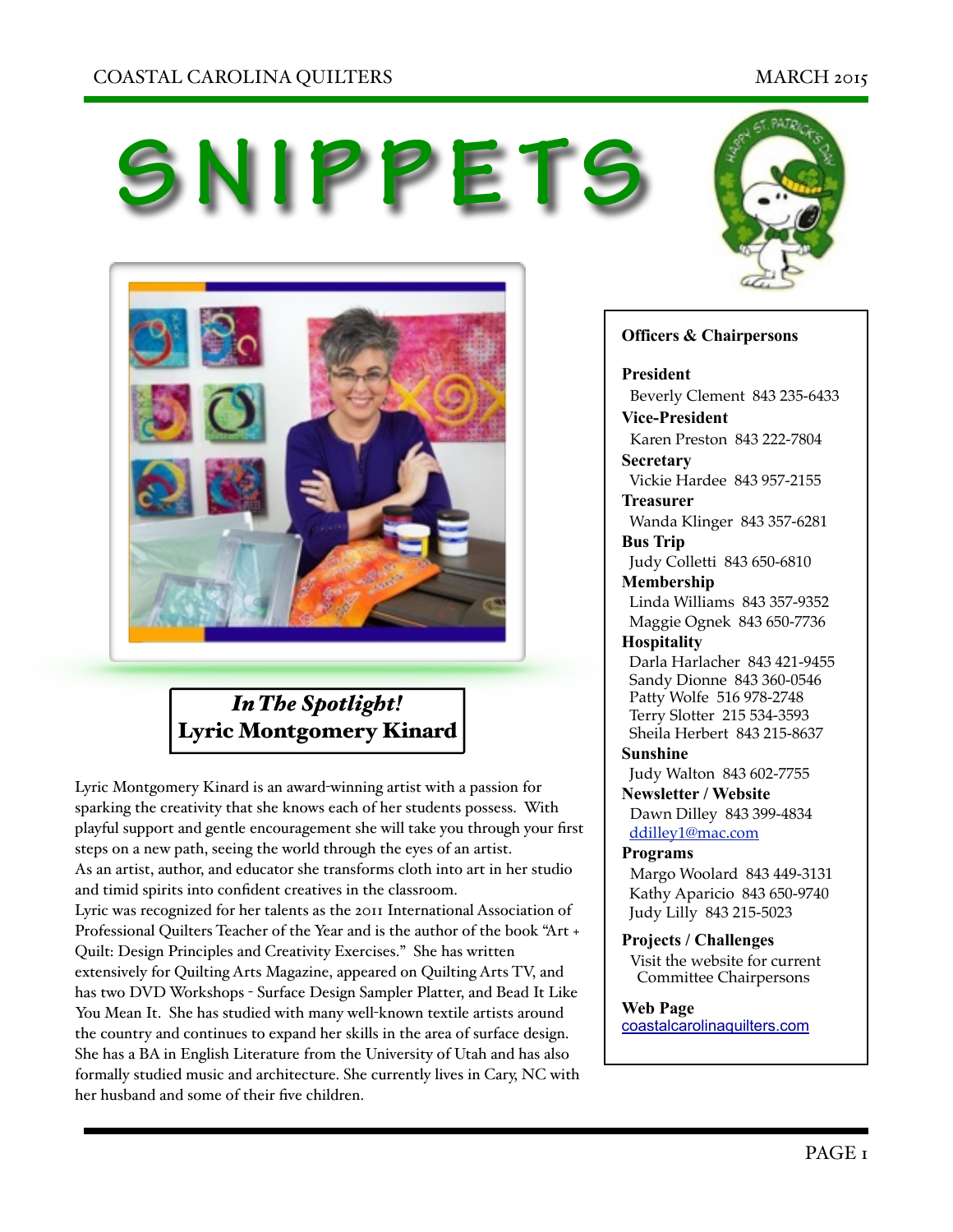# **Greetings from Bev**

It's time for Meet the Quilters again! I hope you all signed up because if you didn't, I'm sorry but we cannot accept any sign ups now. We are at the occupancy limit of our meeting room (by order of the Fire Department). Several things to remember - use the side door, CARPOOL even if it's just from the shopping center on the corner of 17, bring your lunch, bring any goodies you signed up for, come early if you are one of our workers - 8:00 a.m. please!

A special thank you goes to the 5 ladies (Nancy Wentzel, Jeane Park, Barbara Thaxton, Carole Perrotta and Linda Lanham) who put together the 300 table favors for Meet the Quilters. Nancy Wentzel solicited free stuff from quilting and notion suppliers to fill the bags and the group made over 600 yo-yos to decorate the bags. Nancy told us a cute story about Carole Perrotta. Carole and her husband drove to California and back over the holidays and Carole made good use of her time in the car making over 300 yoyos. It just proves that old adage - "busy hands are happy hands."

We want to recognize our own snowbird, Tina Roth, from Michigan. She is in the Member Spotlight on the [www.nqaquilts.org](http://www.nqaquilts.org/) website! Check it out - great photo of her and lots of her creations. In fact, I'm really liking the one called "Peachy Keen" - I think she needs to teach us that one. And of course, she won Best of Show at the Quilt Gala last week. All the winning pieces will hang in the Museum during the month of March. If you have not been to Conway to see this museum, you need to go. It's a great museum with lots of extremely well displayed articles. If you would like to see all of the winning quilts, photos are on our website, [coastalcarolinaquilters.com](http://coastalcarolinaquilters.com)

We are talking about the history of the sewing machine this month and probably continuing into the next few months. This subject should be near and dear to our hearts so I hope you enjoy the article (pages  $4 \& 5$ ). See you on the 16th!

Beverly Clement, President

# **Notes from Margo**

## To-Do List

- Wear your name tag
- Carpooling is imperative!!!!!
- Bring your goodies if you signed up (a reminder was e-mailed to those who volunteered).
- CCQ members use the side entry door
- Bring your lunch
- Bring Show and Tell (limit one item please)

**March 16th Program – Meet The Quilters** has finally arrived! This year's event is a far cry from the first MTQ we hosted back in 2003. We had no speaker, only 66 ladies were in attendance and it was held in the small Activity Center next to the beautiful building we use today. But within the past 12 years it is evident that the NC and SC quilting communities are thriving - this year we are at around 300 attendees. Fun and fellowship is what this day is all about. Please make all our guests feel welcome. We look forward to Lyric's lecture and her trunk show. We anticipate that the event will end shortly after lunch so that everyone can hit the quilt shops and BUY, BUY, BUY!!

Parking - We cannot stress enough that parking will be a big issue. **Everyone** needs to carpool. As Bev said, meet at the Bi-Lo, or some other location, and several of you come into Oceanside Village in one car, or have somebody drop you off.

Coming Up in April – Get all those unwanted items you want to sell ready for our flea market. Also, the miniature challenge will end. Your miniature quilt must be totally completed including quilting and binding. Prizes will be awarded!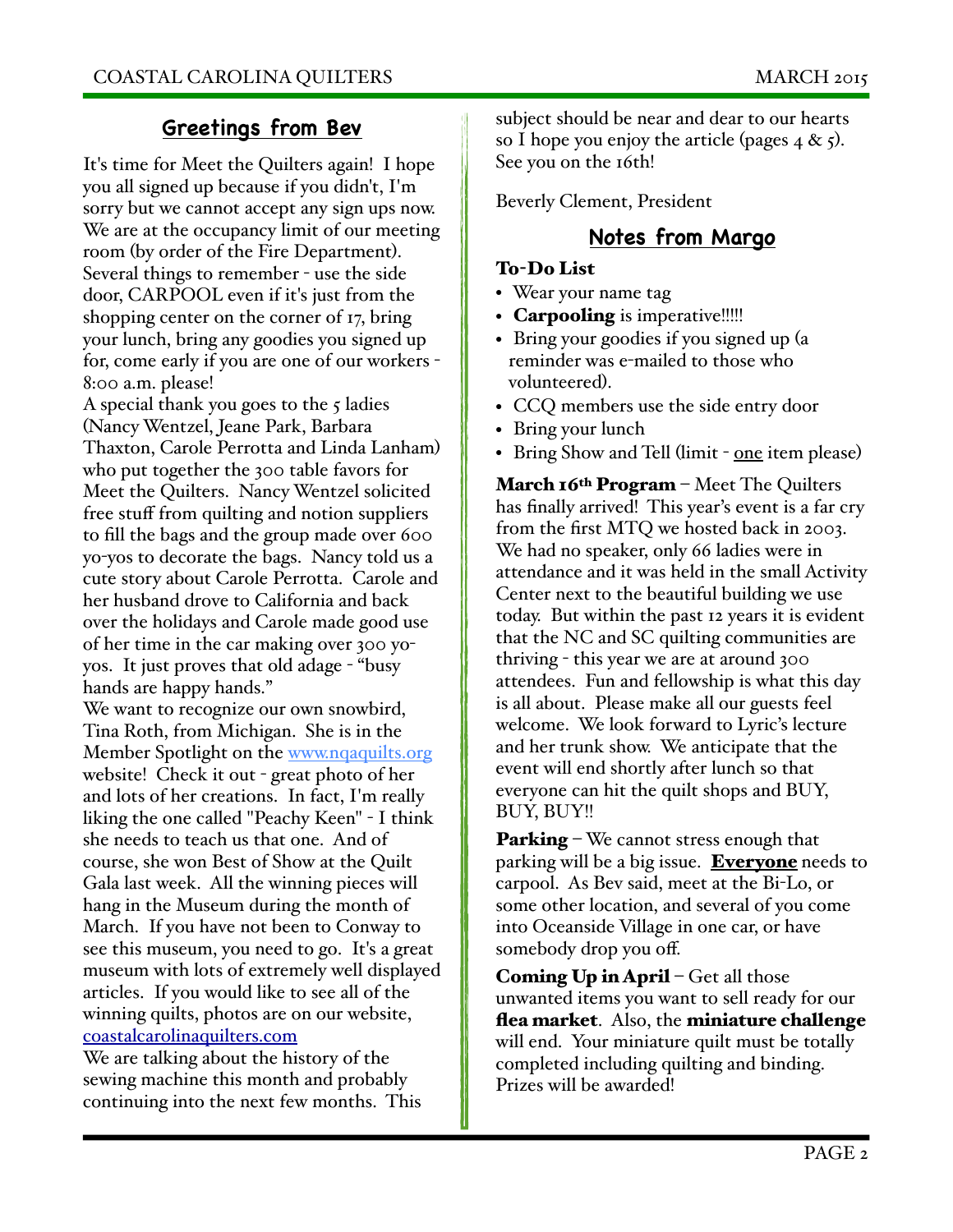Membership additions and corrections - Please update your membership roster to reflect these changes and add the new members.

Correct these e-mails: Victoria Gustafson - should be [victoria1@lonuf.com](mailto:victoria1@lonuf.com) Peg Coyne - should be [pegcoyne@sc.rr.com](mailto:pegcoyne@sc.rr.com) Remove e-mail for Polly Davis Add:

Bronson, Timi 1768 Oak Hill Ct. Hartsville, SC 29550 (860) 908-3894 [all-sewed-up@roadrunner.com](mailto:all-sewed-up@roadrunner.com)

Budd, Robyn 327 Arlington Circle Murrells Inlet, SC 29576  $(705)$  304-5978 [buddrs@sccoast.net](mailto:buddrs@sccoast.net)

Call, Brenda Lea 264 Palmetto Glen Dr. Myrtle Beach, SC 29588 (843) 293-2047 / (703) 201-5775 [bltclrc@gmail.com](mailto:bltclrc@gmail.com)

Harriss, Andrea 437 Grand Cypress Way Murrells Inlet, SC 29576  $(843)$  650-3764 /  $(804)$  305-2808 [harriss55@sccoast.net](mailto:harriss55@sccoast.net)

Heinz, Linda 129 Planters Creek Dr. Myrtle Beach, SC 29579  $(843)$  236-0436 [sunny253@aol.com](mailto:sunny253@aol.com)

Lipscomb, Drema 1711 Highway 17S #409 Surfside Beach, SC 29575  $(304)$  694-5050 [shamrockdl@yahoo.com](mailto:shamrockdl@yahoo.com)

McDade, Julia 9564 Indigo Club Dr. Murrells Inlet, SC 29576  $(843)$  650-3444 [jul3444@aol.com](mailto:jul3444@aol.com)

Smith, Mardelle 676 Chamberlin Rd. Myrtle Beach, SC 29588 (843) 748-9118 / (704) 607-5987 [margsouth@juno.com](mailto:margsouth@juno.com)

Teague, Florence 8213 Autumn Pond Ct. Myrtle Beach, SC 29579  $(843)$  236-6680 [jteague@sccoast.net](mailto:jteague@sccoast.net)

Widmyer, Violet 240-A Country Manor Dr. Conway, SC 29526 (843) 369-0964 / (864) 541-1731 [v.widmyer@gmail.com](mailto:v.widmyer@gmail.com)



| The Good Wife's Guide                                                                                                                                                                                                                                                                                                                                                                              |
|----------------------------------------------------------------------------------------------------------------------------------------------------------------------------------------------------------------------------------------------------------------------------------------------------------------------------------------------------------------------------------------------------|
| $($ continued)                                                                                                                                                                                                                                                                                                                                                                                     |
| Prepare the children. Take a few minutes to wash the children's hands and faces (if they are<br>small), comb their hair and, if necessary, change their clothes. They are little treasures and<br>he would like to see them playing the part. Minimize all noise. At the time of his arrival,<br>eliminate all noise of the washer, dryer or vacuum. Try to encourage the children to be<br>quiet. |
| Be happy to see him.                                                                                                                                                                                                                                                                                                                                                                               |
| Greet him with a warm smile and show sincerity in your desire to please him.<br>Listen to him. You may have a dozen important things to tell him, but the moment of his<br>arrival is not the time. Let him talk first - remember, his topics of conversation are more<br>important than yours.                                                                                                    |
| Make the evening his. Never complain if he comes home late or goes out to dinner, or other<br>places of entertainment, without you. Instead, try to understand his world of strain and<br>pressure and his very real need to be at home and relax.<br>Your goal: Try to make sure your home is a place of peace, order and tranquility where your<br>husband can renew himself in body and spirit. |
| (more tips next month )                                                                                                                                                                                                                                                                                                                                                                            |
|                                                                                                                                                                                                                                                                                                                                                                                                    |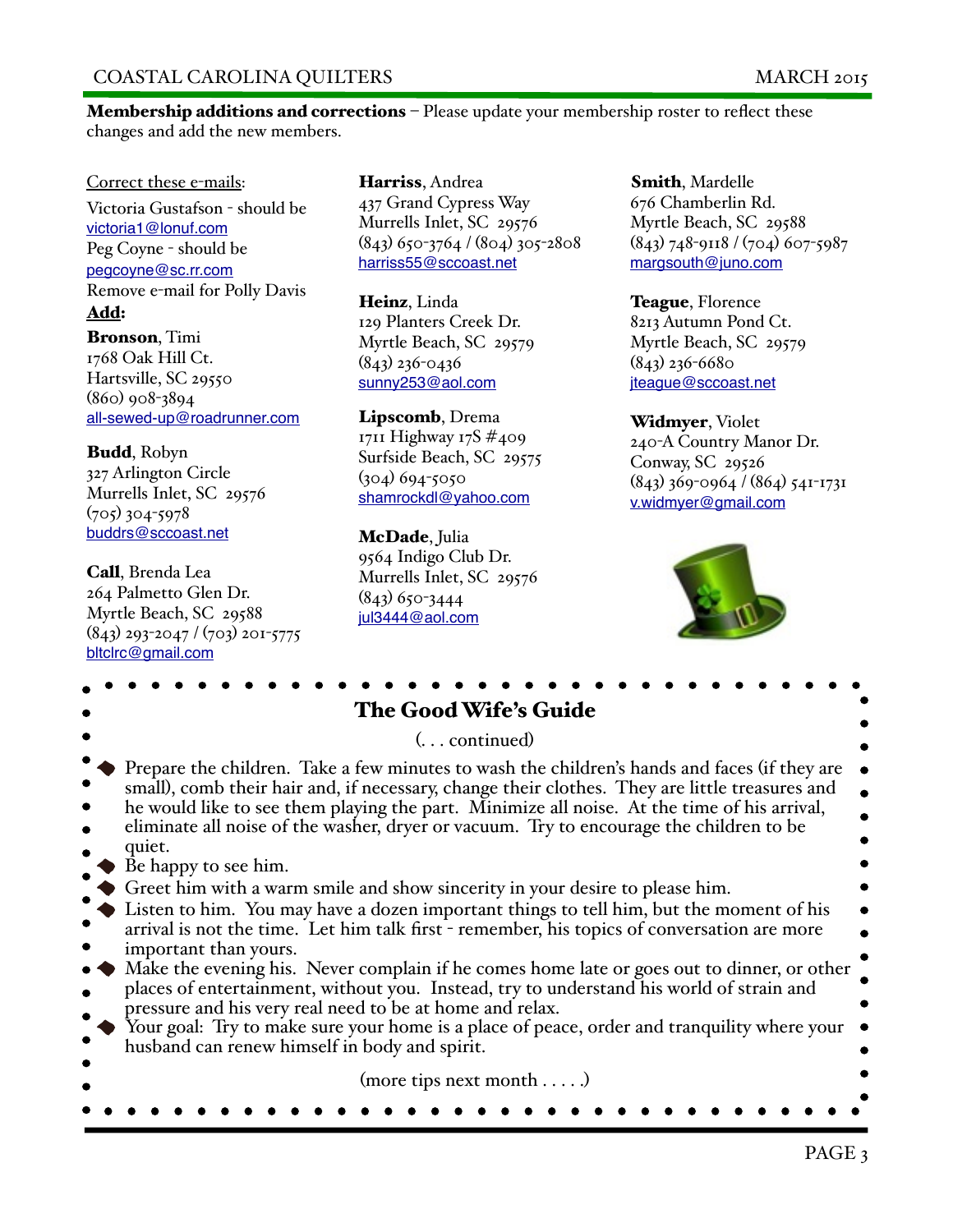### **History of the Sewing Machine - Part 1**

If you thought Isaac Merritt Singer invented the sewing machine, you are waaaay off! He wasn't even 2nd, 3rd, 4th or 5th! But more about him later. He doesn't even make this first part of the history! For those of you who smugly say it was Elias Howe nope - not him either but he certainly developed the basics of our modern day machines. Nearly all of them use his original design in some form. When I decided to write about the history of the sewing machine, the first thing I did was hit the internet. It took about 2 minutes for me to see that this would not be just one article! The amount of information available is amazing.

According to Mahatma Gandhi, the sewing machine was "one of the few useful things ever invented." That might be a stretch, but it was certainly in the "Top 10" for the 1800s. I might list a few more things, but I'm not going to argue the point or the sewing police might come and take my collection! One website that had a wonderful history was [www.sewalot.com](http://www.sewalot.com/) written by Alex Askarott. As should be expected, the Smithsonian Institute has a fabulous 176 page ebook that you can download for free and from which I got a lot of this information. And I don't want to leave out the ISMACS website-International Sewing Machine Collectors Society. I belonged to that organization for several years and learned a lot from their experts.

Before the Victorian times, all clothing was made by hand - every stitch! Almost no changes from the stone age. The first sewing machine was patented by Charles Weisenthal in 1755 - 260 years ago this year! He was German but living in England and it was patented there, so England claims Weisenthal and his invention. The patent claims 'mechanical sewing' but no description, diagram or machine exists today, so no one knows what it looked like or how it worked - or even IF it worked!

Next was Thomas Saint who patented his machine in 1790. Saint was another Englishman, and though he invented the sewing machine that sewed a chain stitch for sewing leather and canvas during the first industrial revolution, he apparently never built one. His patent was misfiled under 'Glues and Varnishes" and was discovered by accident by Newton Wilson, who used the designs to build a working model. He

had to make a few changes because the exact model would not sew. It's possible that Saint filed the information incorrectly deliberately to keep someone else from stealing his designs. In 1804, Thomas Stone in France, James Henderson and a Scot named Mr. Duncan all patented machines but nothing is known about any of them except that Duncan's was called an embroidery machine. In 1810, Balthasar Krems, who made knitted hosiery and hats, invented a machine that sewed the seams in

the hats that he made for French troops. His machine had a pedal that operated it, and sewed a chain stitch. A bust of him is in Mayen on the Genoveva castle wall. One of his machines is in the Eifle museum in Mayen and a replica is in the Deutsche Museum in Munich. His machine was not patented so the dates and his exact designs are unknown.

An Austrian tailor produced his first machine in 1814 and patented it in 1815. Beginning in 1807, Josef Madersperger took 7 years to get it together and he called it the mechanical hand. Apparently the machine had a lot of problems with tension, feed and other mechanical operations that made it impossible to sew together 2 pieces of fabric. Josef never put the machine into commercial operation. In 1839 he came out with another machine which sewed a chain stitch to imitate weaving.

There may have been a machine invented by John Knowes and Reverend John Adam Dodge and maybe another man known only as "Adams" invented a machine in Monkton, Vermont around 1818-1819. It's possible that Mr Adams was simply a mistake that picked up the Reverend's middle name as another person. Historical societies have been unable to verify any of this information. Ok - let's get down to the first successful commercially operated machine! Barthelemy Thimonnier, a French tailor, got a French patent in 1830. The machine made a chain stitch using a hooked needle. The hook went through the fabric and picked up a thread from underneath. The hook then brought the bottom thread up to form the chain. This imitated tambour embroidery. Fabric had to be fed through the machine by hand, much like our freemotion stitching, so the operator had to be very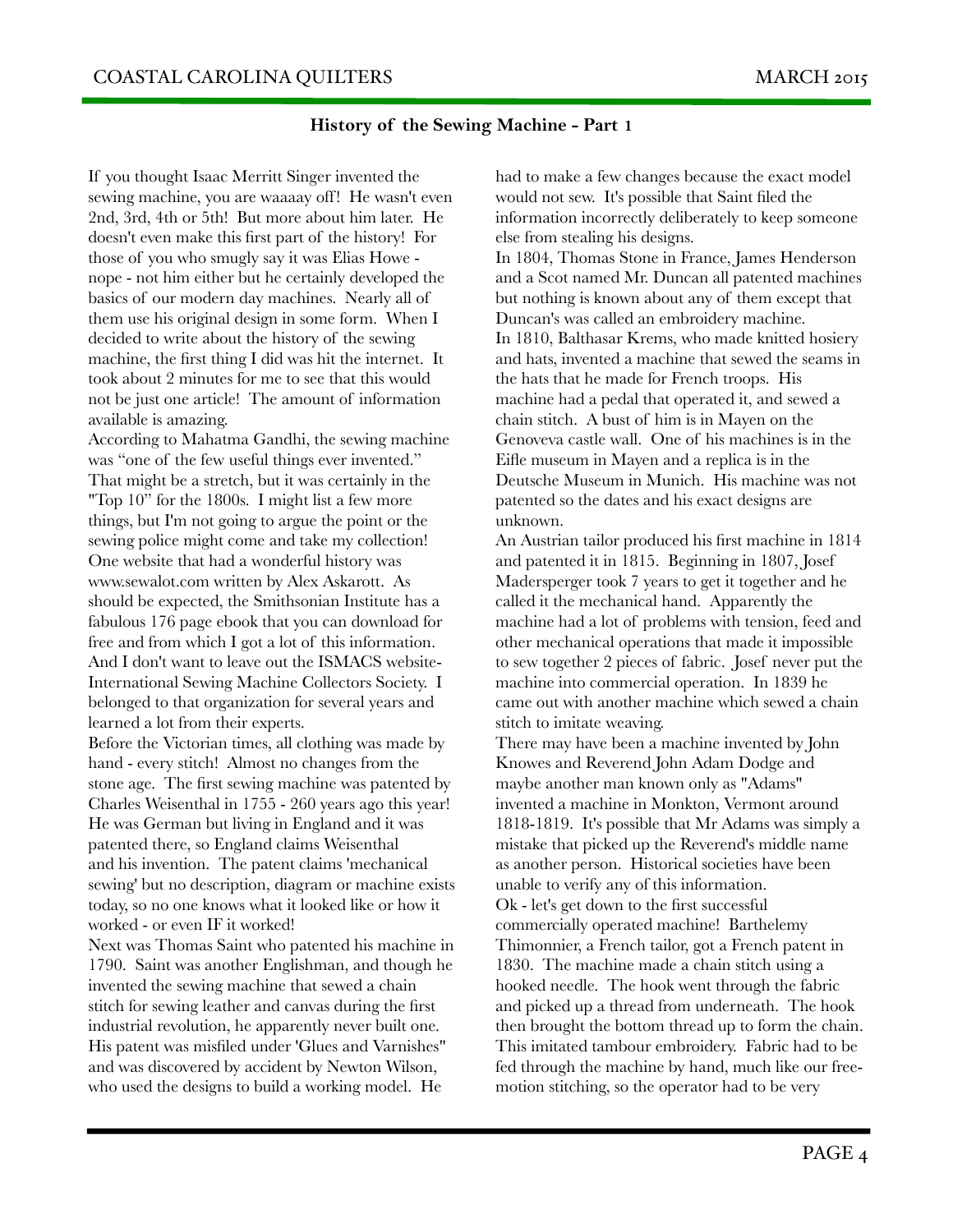steady to form even stitches. By 1841 he had 80 machines in operation in his tailor shop, making Army uniforms. A mob of tailors, thinking they would be put out of work, raided the shop and destroyed the machines (doesn't that sound like people who thought computers would take their jobs?) He obtained financial backing and improved his machine to stitch 200 stitches a minute. The French Revolution of 1848 killed that endeavor too. He did receive 2 French patents and a British patent with his partner Jean Marie Magnin and one in the US in 1850. By this time he was completely broke and died in a poor house in 1950. In 1833, Walter Hunt developed a lockstitch machine but he didn't think it was very promising and he lost interest and sold the invention without patenting it. His lockstitch was the first attempt to design a machine that did not imitate the sewing movements of a human hand. He came up with a shuttle that carried a second thread and an 'eye-pointed' needle. Prior to that, the machine needles had an eye in the middle of the needle like some of today's beading needles. Thanks to Hunt, future inventors were not limited to the prior attempts that imitated the motions of hand sewing. Hunt did nothing to promote his invention and sold it with the right to patent to George A. Arrowsmith, but only after he demonstrated that it worked. It faded into history and only came out when Singer tried to use it against Howe when Howe sued him for patent violation oops! Another story!

Back in England, Edward Newton and Thomas Archbold invented and patented a machine in 1841 for tambouring or ornamenting the backs of gloves. This machine had a hook on the top and a needle on the bottom. The top hook would catch the loop of thread from an eye-pointed needle on the bottom which pushed the thread up through the fabric. The machine could also use 3 needles for 3 rows of chain stitching. It could sew together 2 fabrics but was never used for that. Their patent stated that it was for "improvements in producing ornamental or tambour work in the manufacture of gloves." John Greenough patented the first machine specifically recorded as a sewing machine in the US in 1842. It used a needle with 2 points and an eye in the middle. This machine made both a running stitch and a back stitch. To make a stitch, the needle

passed completely through the fabric using pinchers on each side of the seam which pushed and pulled it back and forth. Thread was in short lengths and the needle had to be rethreaded often. (And you fuss to have to rethread when your thread breaks!) It was designed to sew leather and an awl punched holes in the material just in front of the needle. The machine was not produced commercially and the patent model is the only proof that it existed. It could only sew straight seams. The material was held in clamps on a bar and it could only sew to the end of the bar. Then the material had to be reset. What a pain that must have been!

The third American patent was to George H. Corliss, an owner of a general store in Greenwich, NY. A customer complained that his new boots had split a seam and George wondered why a machine could not sew stronger seams than the hand-sewn ones. His new machine used 2 needles - one on the top and one on the bottom - that made 2 running stitches simultaneously and pulled the thread tightly. Awls punched holes before the needles went through them. His working model would sew together 2 pieces of heavy leather at the speed of 20 stitches per minute. He went to Providence, RI to secure backers but failed in that. He abandoned his sewing machine and went to work as a draftsman and designer. His new vocation led him to invent the machine that he is known for - the Corliss Steam Engine! The fourth US patent went to James Rodgers in 1844. His model disappeared and his machine had only minor differences from prior machines. It apparently had no commercial success.

Next month I will continue the history of the sewing machine and later I'll tell you the story of Isaac Merritt Singer and what a cad he was!